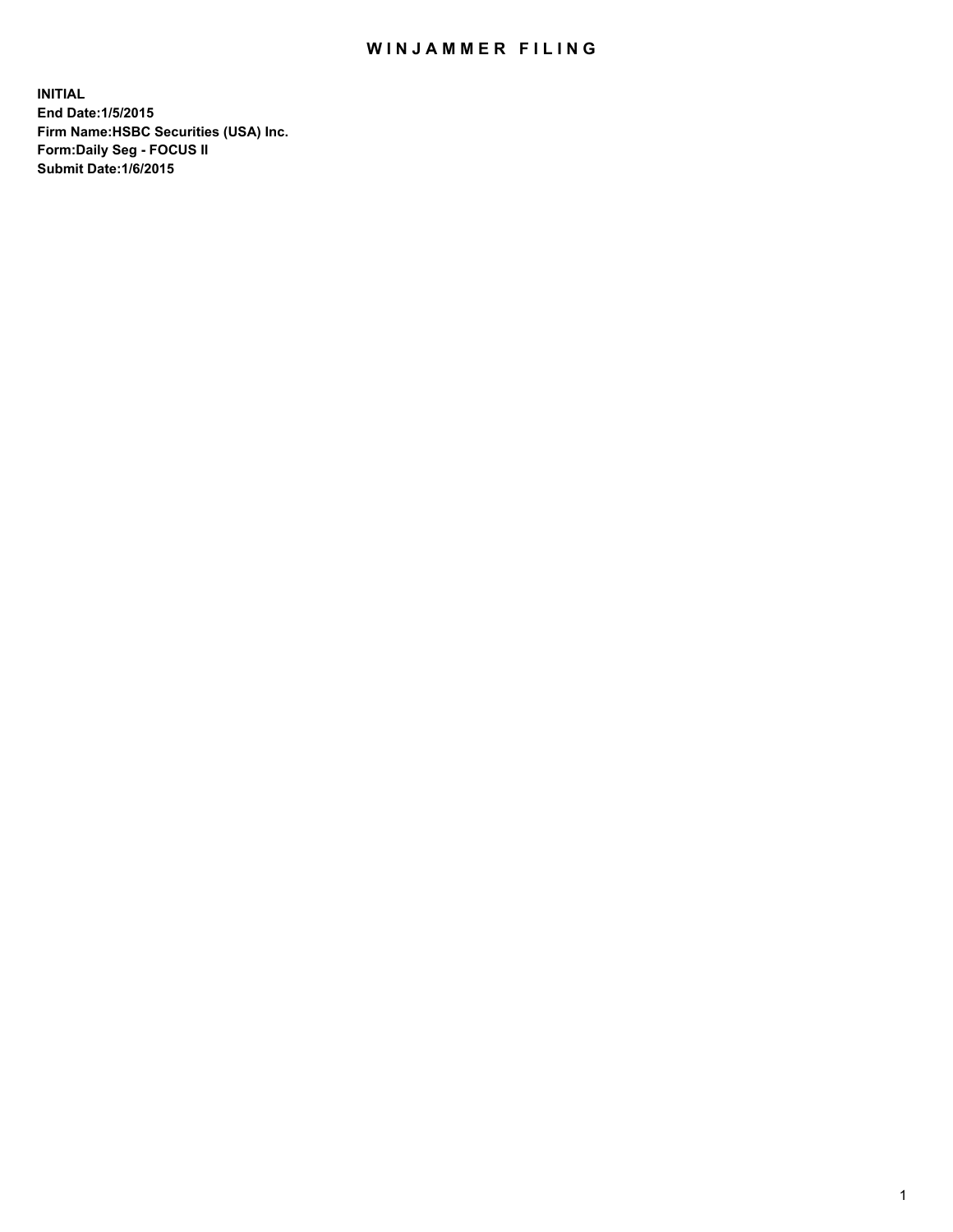## **INITIAL End Date:1/5/2015 Firm Name:HSBC Securities (USA) Inc. Form:Daily Seg - FOCUS II Submit Date:1/6/2015 Daily Segregation - Cover Page**

| Name of Company<br><b>Contact Name</b><br><b>Contact Phone Number</b><br><b>Contact Email Address</b>                                                                                                                                                                                                                         | <b>HSBC Securities (USA) Inc.</b><br><b>Steven Richardson</b><br>212-525-6445<br>steven.richardson@us.hsbc.com |
|-------------------------------------------------------------------------------------------------------------------------------------------------------------------------------------------------------------------------------------------------------------------------------------------------------------------------------|----------------------------------------------------------------------------------------------------------------|
| FCM's Customer Segregated Funds Residual Interest Target (choose one):<br>a. Minimum dollar amount: ; or<br>b. Minimum percentage of customer segregated funds required:% ; or<br>c. Dollar amount range between: and; or<br>d. Percentage range of customer segregated funds required between: % and %.                      | 50,000,000<br>0 <sub>0</sub><br>00                                                                             |
| FCM's Customer Secured Amount Funds Residual Interest Target (choose one):<br>a. Minimum dollar amount: ; or<br>b. Minimum percentage of customer secured funds required:%; or<br>c. Dollar amount range between: and; or<br>d. Percentage range of customer secured funds required between: % and %.                         | 10,000,000<br>00<br>00                                                                                         |
| FCM's Cleared Swaps Customer Collateral Residual Interest Target (choose one):<br>a. Minimum dollar amount: ; or<br>b. Minimum percentage of cleared swaps customer collateral required:%; or<br>c. Dollar amount range between: and; or<br>d. Percentage range of cleared swaps customer collateral required between:% and%. | 30,000,000<br>0 <sub>0</sub><br>00                                                                             |

Attach supporting documents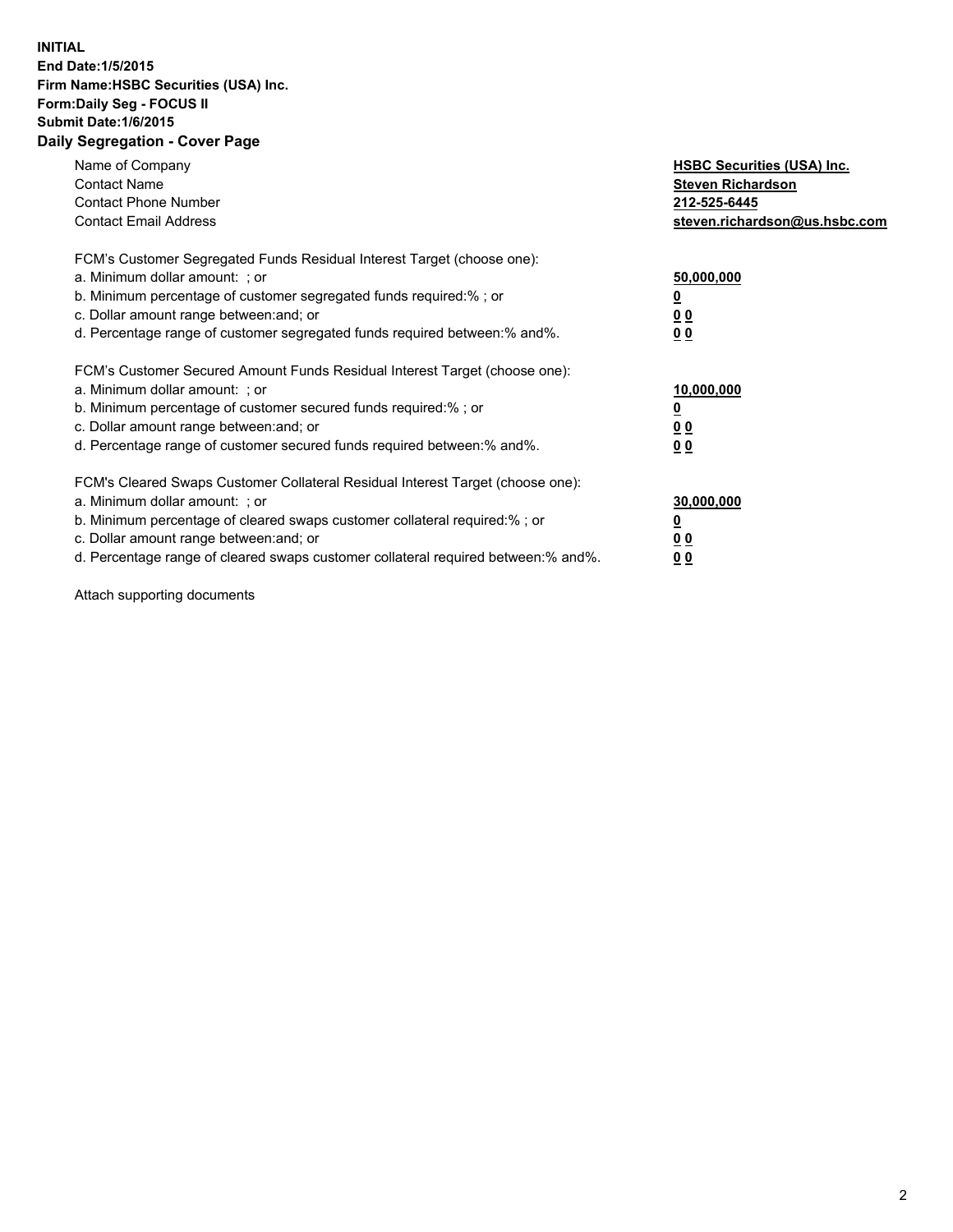**INITIAL End Date:1/5/2015 Firm Name:HSBC Securities (USA) Inc. Form:Daily Seg - FOCUS II Submit Date:1/6/2015 Daily Segregation - Secured Amounts** Foreign Futures and Foreign Options Secured Amounts Amount required to be set aside pursuant to law, rule or regulation of a foreign government or a rule of a self-regulatory organization authorized thereunder **0** [7305] 1. Net ledger balance - Foreign Futures and Foreign Option Trading - All Customers A. Cash **80,580,537** [7315] B. Securities (at market) **38,922,814** [7317] 2. Net unrealized profit (loss) in open futures contracts traded on a foreign board of trade **10,891,554** [7325] 3. Exchange traded options a. Market value of open option contracts purchased on a foreign board of trade **0** [7335] b. Market value of open contracts granted (sold) on a foreign board of trade **0** [7337] 4. Net equity (deficit) (add lines 1. 2. and 3.) **130,394,905** [7345] 5. Account liquidating to a deficit and account with a debit balances - gross amount **3,248,168** [7351] Less: amount offset by customer owned securities **-3,248,063** [7352] **105** [7354] 6. Amount required to be set aside as the secured amount - Net Liquidating Equity Method (add lines 4 and 5) **130,395,010** [7355] 7. Greater of amount required to be set aside pursuant to foreign jurisdiction (above) or line 6. **130,395,010** [7360] FUNDS DEPOSITED IN SEPARATE REGULATION 30.7 ACCOUNTS 1. Cash in banks A. Banks located in the United States **28,412,868** [7500] B. Other banks qualified under Regulation 30.7 **0** [7520] **28,412,868** [7530] 2. Securities A. In safekeeping with banks located in the United States **83,922,814** [7540] B. In safekeeping with other banks qualified under Regulation 30.7 **0** [7560] **83,922,814** [7570] 3. Equities with registered futures commission merchants A. Cash **0** [7580] B. Securities **0** [7590] C. Unrealized gain (loss) on open futures contracts **0** [7600] D. Value of long option contracts **0** [7610] E. Value of short option contracts **0** [7615] **0** [7620] 4. Amounts held by clearing organizations of foreign boards of trade A. Cash **0** [7640] B. Securities **0** [7650] C. Amount due to (from) clearing organization - daily variation **0** [7660] D. Value of long option contracts **0** [7670] E. Value of short option contracts **0** [7675] **0** [7680] 5. Amounts held by members of foreign boards of trade A. Cash **53,334,220** [7700] B. Securities **0** [7710] C. Unrealized gain (loss) on open futures contracts **10,891,554** [7720] D. Value of long option contracts **0** [7730] E. Value of short option contracts **0** [7735] **64,225,774** [7740] 6. Amounts with other depositories designated by a foreign board of trade **0** [7760] 7. Segregated funds on hand **0** [7765] 8. Total funds in separate section 30.7 accounts **176,561,456** [7770] 9. Excess (deficiency) Set Aside for Secured Amount (subtract line 7 Secured Statement Page 1 from Line 8) **46,166,446** [7380]

10. Management Target Amount for Excess funds in separate section 30.7 accounts **27,575,231** [7780]

11. Excess (deficiency) funds in separate 30.7 accounts over (under) Management Target **18,591,215** [7785]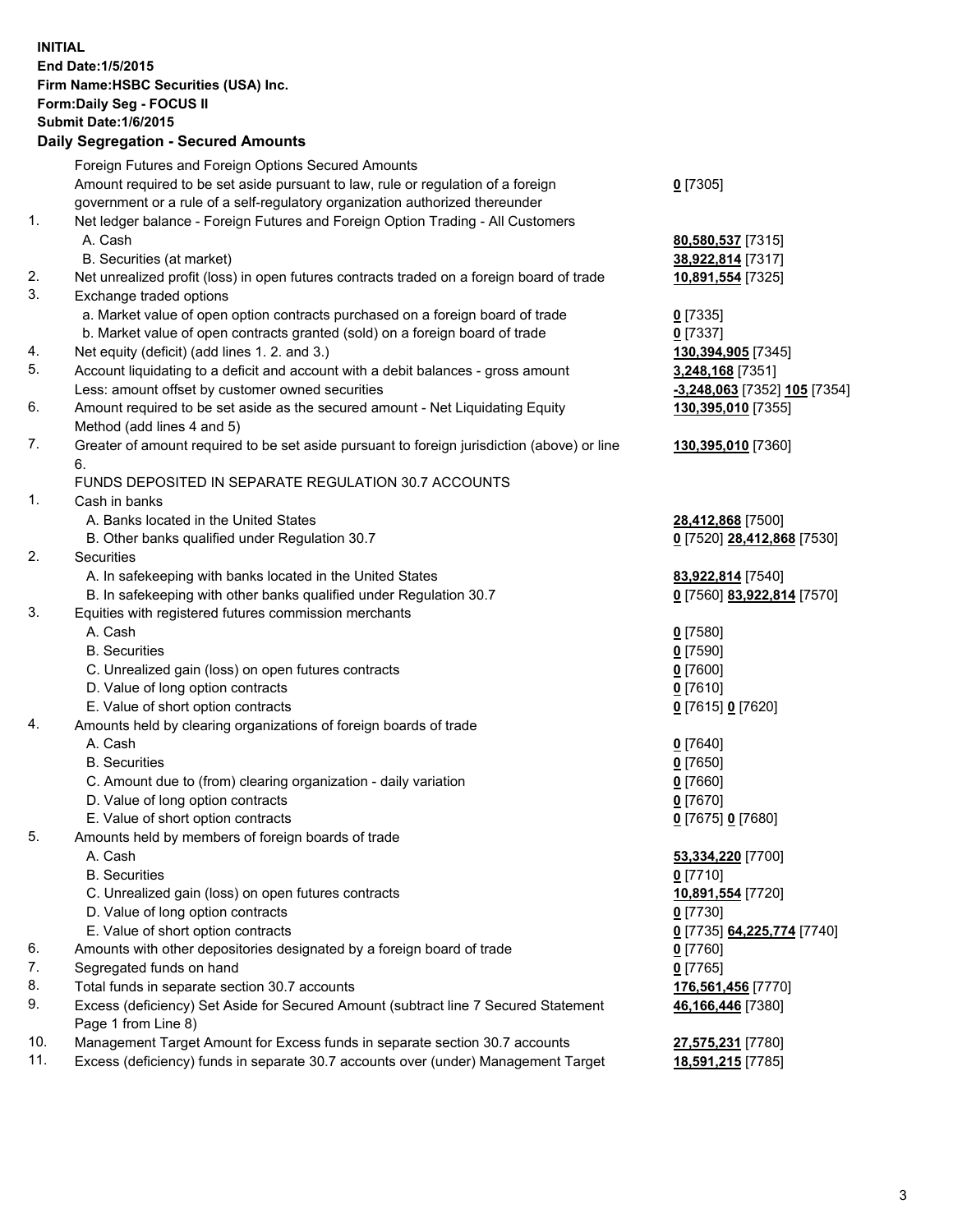| <b>INITIAL</b> | End Date: 1/5/2015<br>Firm Name: HSBC Securities (USA) Inc.<br>Form: Daily Seg - FOCUS II<br>Submit Date: 1/6/2015<br>Daily Segregation - Segregation Statement |                                            |
|----------------|-----------------------------------------------------------------------------------------------------------------------------------------------------------------|--------------------------------------------|
|                | SEGREGATION REQUIREMENTS(Section 4d(2) of the CEAct)                                                                                                            |                                            |
| 1.             | Net ledger balance                                                                                                                                              |                                            |
|                | A. Cash                                                                                                                                                         | 165,575,397 [7010]                         |
|                | B. Securities (at market)                                                                                                                                       | 571,569,042 [7020]                         |
| 2.             | Net unrealized profit (loss) in open futures contracts traded on a contract market                                                                              | 23,774,601 [7030]                          |
| 3.             | Exchange traded options                                                                                                                                         |                                            |
|                | A. Add market value of open option contracts purchased on a contract market                                                                                     | 111,844,896 [7032]                         |
| 4.             | B. Deduct market value of open option contracts granted (sold) on a contract market<br>Net equity (deficit) (add lines 1, 2 and 3)                              | $-10,454,438$ [7033]<br>862,309,498 [7040] |
| 5.             | Accounts liquidating to a deficit and accounts with                                                                                                             |                                            |
|                | debit balances - gross amount                                                                                                                                   | 56,084,479 [7045]                          |
|                | Less: amount offset by customer securities                                                                                                                      | -56,083,821 [7047] 658 [7050]              |
| 6.             | Amount required to be segregated (add lines 4 and 5)                                                                                                            | 862,310,156 [7060]                         |
|                | FUNDS IN SEGREGATED ACCOUNTS                                                                                                                                    |                                            |
| 7.             | Deposited in segregated funds bank accounts                                                                                                                     |                                            |
|                | A. Cash                                                                                                                                                         | 26,137,348 [7070]                          |
|                | B. Securities representing investments of customers' funds (at market)                                                                                          | $0$ [7080]                                 |
|                | C. Securities held for particular customers or option customers in lieu of cash (at<br>market)                                                                  | 68,327,326 [7090]                          |
| 8.             | Margins on deposit with derivatives clearing organizations of contract markets                                                                                  |                                            |
|                | A. Cash                                                                                                                                                         | 241,301,897 [7100]                         |
|                | B. Securities representing investments of customers' funds (at market)                                                                                          | 55,226,708 [7110]                          |
|                | C. Securities held for particular customers or option customers in lieu of cash (at<br>market)                                                                  | 503,241,716 [7120]                         |
| 9.             | Net settlement from (to) derivatives clearing organizations of contract markets                                                                                 | 40,374,347 [7130]                          |
| 10.            | Exchange traded options                                                                                                                                         |                                            |
|                | A. Value of open long option contracts                                                                                                                          | 111,844,896 [7132]                         |
|                | B. Value of open short option contracts                                                                                                                         | $-10,454,438$ [7133]                       |
| 11.            | Net equities with other FCMs                                                                                                                                    |                                            |
|                | A. Net liquidating equity<br>B. Securities representing investments of customers' funds (at market)                                                             | 15,766,710 [7140]                          |
|                | C. Securities held for particular customers or option customers in lieu of cash (at                                                                             | 0 [7160]                                   |
|                | market)                                                                                                                                                         | 0 <sup>[7170]</sup>                        |
| 12.            | Segregated funds on hand                                                                                                                                        | $0$ [7150]                                 |
| 13.            | Total amount in segregation (add lines 7 through 12)                                                                                                            | 971,017,816 [7180]                         |
| 14.            | Excess (deficiency) funds in segregation (subtract line 6 from line 13)                                                                                         | 108,707,660 [7190]                         |
| 15.            | Management Target Amount for Excess funds in segregation                                                                                                        | 50,000,000 [7194]                          |
| 16.            | Excess (deficiency) funds in segregation over (under) Management Target Amount                                                                                  | 58,707,660 [7198]                          |
|                | <b>Excess</b>                                                                                                                                                   |                                            |